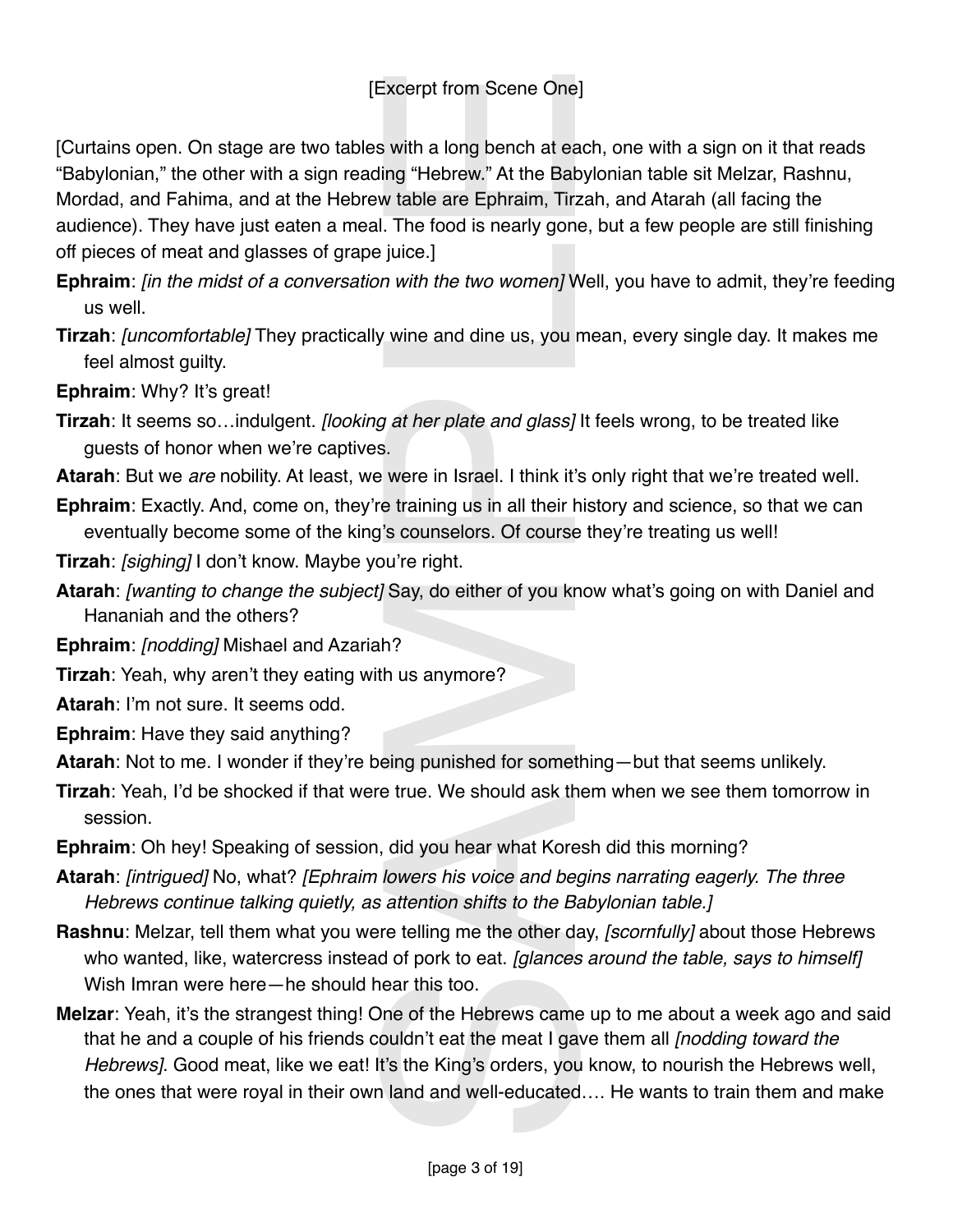them his attendants. Anyway, this one—Belteshazzar's his name—said he would be "defiled" if he ate the meat or drank the wine I gave him. He said—get this—his god didn't want him to.

**Fahima**: What is that supposed to mean? Which god?

**Melzar**: *[shrugs]* I don't know. I told him it was the Kung's orders and I didn't think I should make exceptions. But he said that he and his friends—three others, he mentioned—would be just as healthy as everyone else if they ate pulse and drank water.

**Mordad**: *[scornful]* Pulse?

**Melzar**: You know, lentils, beans, chickpeas—

**Mordad**: *[rolls eyes, interrupting]* I know what pulse is.

**Fahima**: *[baffled]* What are they, vegans?

**Melzar**: Don't ask me. Anyway, I was a little nervous making exceptions, but Belteshazzar asked if they could try it for ten days, and if they looked any worse for their, uh, change of cuisine, I could put them back on the meat and wine.

**Mordad**: So you agreed?

**Melzar**: Yeah, I let them try it.

**Fahima**: How long has it been?

**Melzar**: Today's the tenth day.

**Rashnu**: How are they doing?

- **Melzar**: That's the crazy thing. *[glances around him warily, then leans in toward others]* They look healthier than ever! Stronger, fresher…. I thought they'd wither up and blow away, you know, but no, not at all! *[A bell tolls in the distance, and Melzar glances over at the Hebrews, who all look up, hearing the bell.]*
- **Rashnu**: And I hear through the grapevine that these four guys are doing amazing work under the language masters and all the other teachers. People say they're the best of the whole lot from Israel, by a long shot. *[Ephraim, Tirzah, and Atarah start getting up from their table, picking up their plates and glasses.]*
- **Mordad**: *[grudgingly]* I've heard that too, from some of our colleagues. It's uncanny. *[sighs bitterly]*  Belteshazzar, Meshach, Abednego, and Shadrach, yes?
- **Melzar**: That's them. *[The three Hebrews move away from their table, taking their dishes with them and talking among themselves a little, and they exit from the stage. Melzar looks over at the abandoned table.]* They should be here any minute for their meal. They eat after the others are done. *[calls]* Lamis! *[Lamis enters from one side and bows.]* You have the food prepared for the four Hebrews? ne — Belteshazzar's his n<br>
we him. He said — get this<br>
n? Which god?<br>
it was the Kung's orders<br>
his friends — three others<br>
his friends — three others<br>
pulse and drank water.<br>
peas —<br>
what pulse is.<br>
s?<br>
little nervous mak

**Lamis**: Yes, sir.

**Melzar**: Good, bring it in.

**Lamis**: Right away, sir. *[bows and exits]*

**Mordad**: *[sitting back from the table]* I think that's it for me. The king will want us in Council before long, and I need to do some work in the libraries first.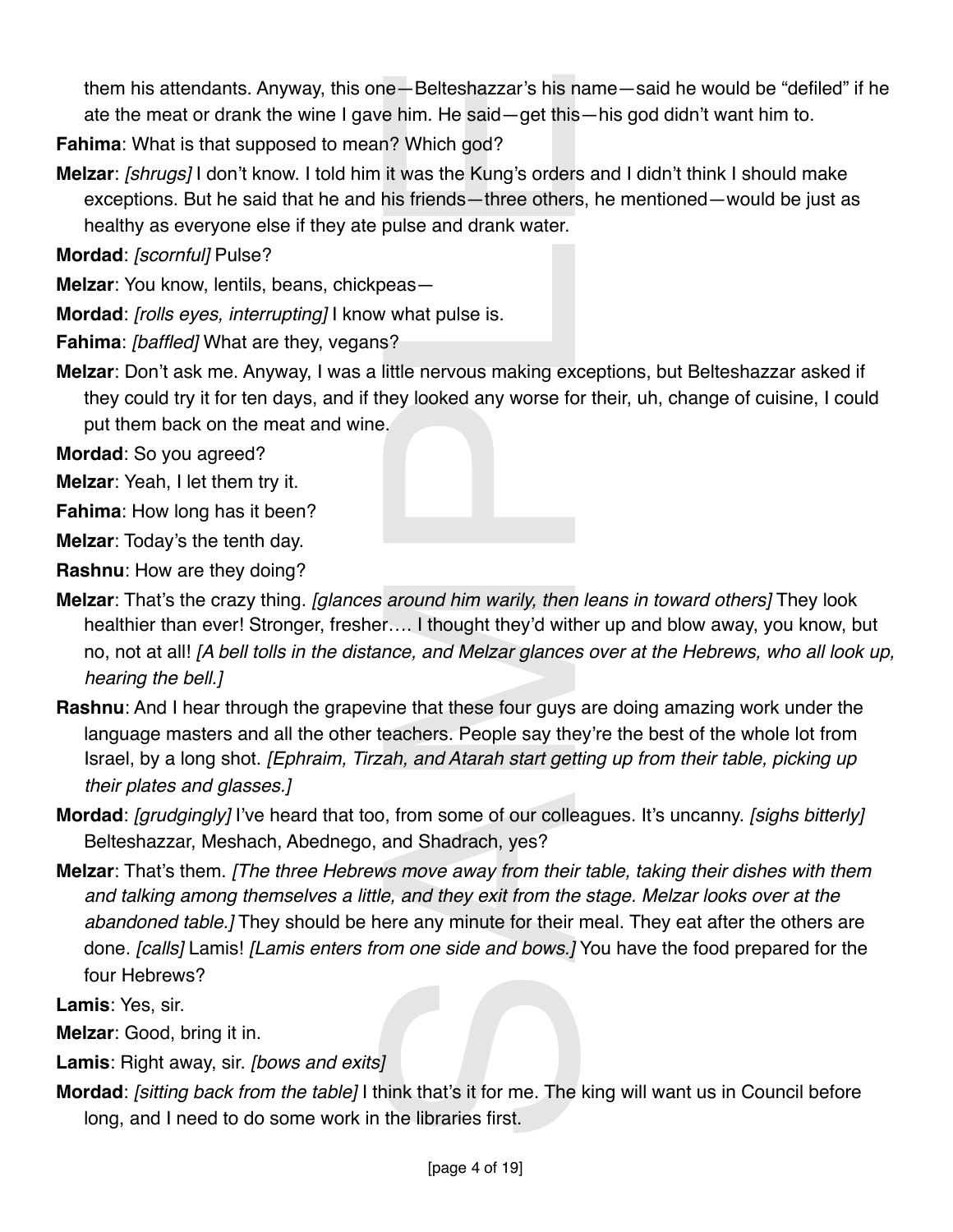- **Fahima**: I'll go with you. I'm finished too. *[Lamis enters carrying a tray with four dishes of beans, glasses of water, and spoons.]*
- **Mordad**: *[stands up, glancing over at the meal Lamis is beginning to set out on the Hebrew table]* Anyway, I don't really want to be here when they eat. I don't think I could stomach it. *[Fahima and Rashnu both follow suit and stand up from the table]*
- **Rashnu**: *[shudders, looking at the food]* Yeah, pulse is enough to make anyone gag.
- **Mordad**: *[annoyed]* Not the food, Rashnu, *them*. Oh, the nerve of those Hebrews—mere captives, slaves!—and they refuse the king's meat and wine!
- **Fahima**: It does seem kind of…ungrateful.
- **Mordad**: Pure insolence! They think they can do whatever they want just because they had power in Israel and now they're being trained to serve the king. Upstarts! *[Lamis exits with her empty tray.]*
- **Melzar**: *[shrugs]* Well, they do always seem to be right, about everything. *[stands up, having been the last to finish his food]* I mean, they thrive on stale peas and practically speak our language better than we do. It's like they're—invincible.
- **Mordad**: *[walking away from the table, followed by Fahima and Rashnu]* We'll see about that. *[All three exit.]*
- **Melzar**: *[looks after his friends for a moment, then ambles over to the Hebrew table and turns around the "Hebrew" sign, revealing the word "Kosher" on the other side]* Well, I think they're alright, whatever Mordad says. They're strange, for sure—maybe a little crazy, even—but…they're *good*, I think. *[leans down and sniffs the food, grimaces]* Ech. *[Daniel, Hananiah, Mishael, and Azariah enter, laughing and talking together warmly.]* b. [Lamis enters carrying<br>
the meal Lamis is beginnine<br>
the when they eat. I don't<br>
p from the table]<br>
if Yeah, pulse is enough i<br>
inu, them. Oh, the nerve<br>
the meat and wine!<br>
thul.<br>
the serve the king. Upsta<br>
the serve t
- **Azariah**: Did you see Baruch's face when he said that?
- **Hananiah**: He could not have been more shocked!
- **Daniel**: *[seeing Melzar]* Melzar, sir, good day! *[All four bow their heads slightly to Melzar.]*
- **Melzar**: Your, uh…nourishment is ready for you.
- **Mishael**: Thank you, sir!
- **Melzar**: I have to admit, you four are looking stronger than ever. *[Lamis enters.]*
- **Hananiah**: *[looking at the others]* We feel that we are.
- **Lamis**: *[bowing to Melzar]* Sir, his highness has sent word that he would see you in his chambers at once. He wishes to speak with you *[glances at the four men, with slight disdain]* concerning the Hebrews under your supervision.
- **Melzar**: I'll go right away then. You can clean off our table now. *[indicating Babylonian table]*
- **Lamis**: Yes, sir. *[bows and exits]*
- **Melzar**: *[to the four men]* Well, sit down and enjoy your…edibles—I assume they're edible—and I'll return soon to see you get back to work on time.
- **Hananiah**: Yes, sir. *[The four sit down at the "Kosher" table as Melzar exits. Lamis reenters with an empty tray and works to clear off the Babylonian table while the Hebrews converse.]*